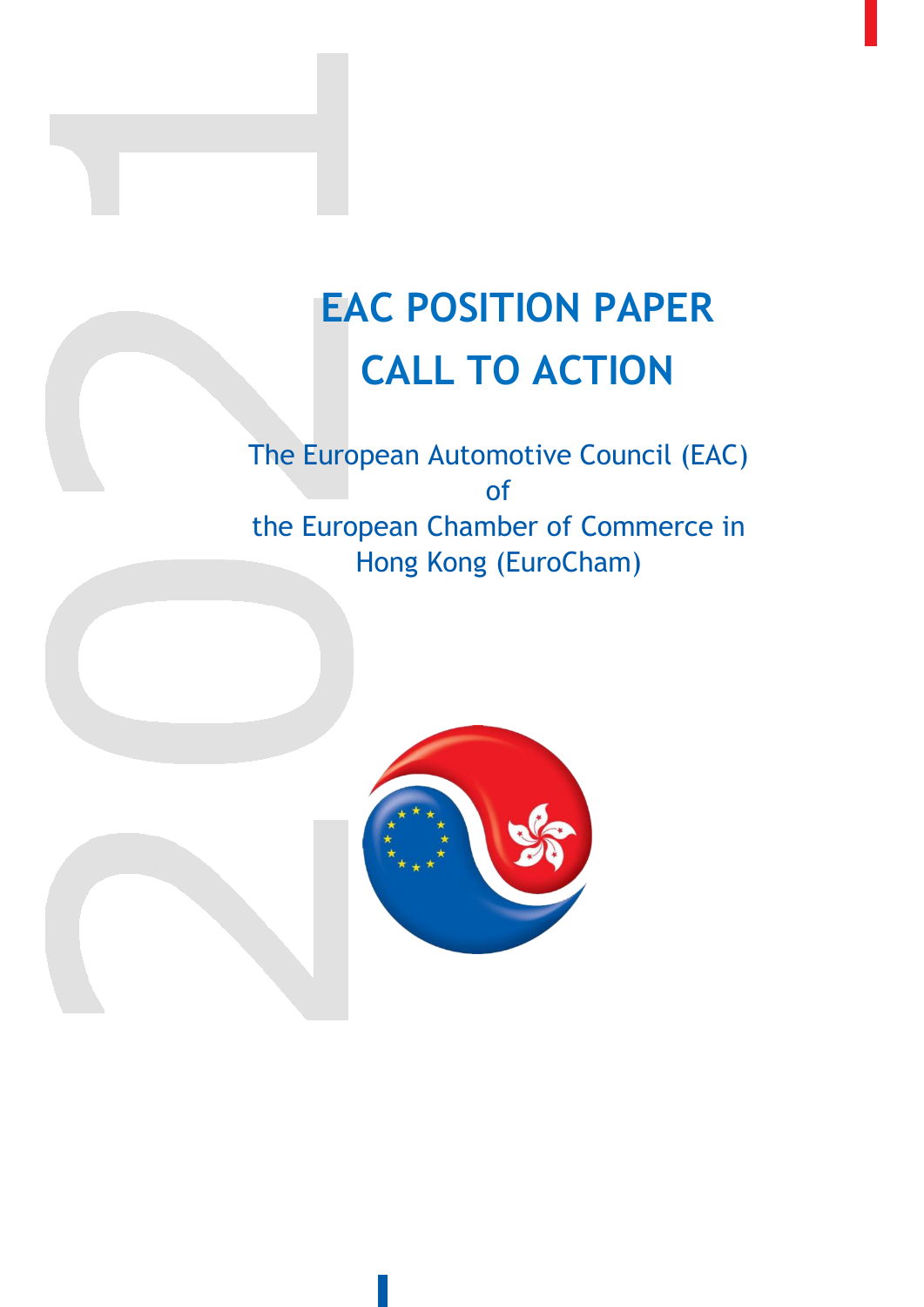**2021 EAC POSITION PAPER - CALL TO ACTION**

The contents of this publication are the sole responsibility of the European Chamber of Commerce in Hong Kong and reflect the Chamber's views only.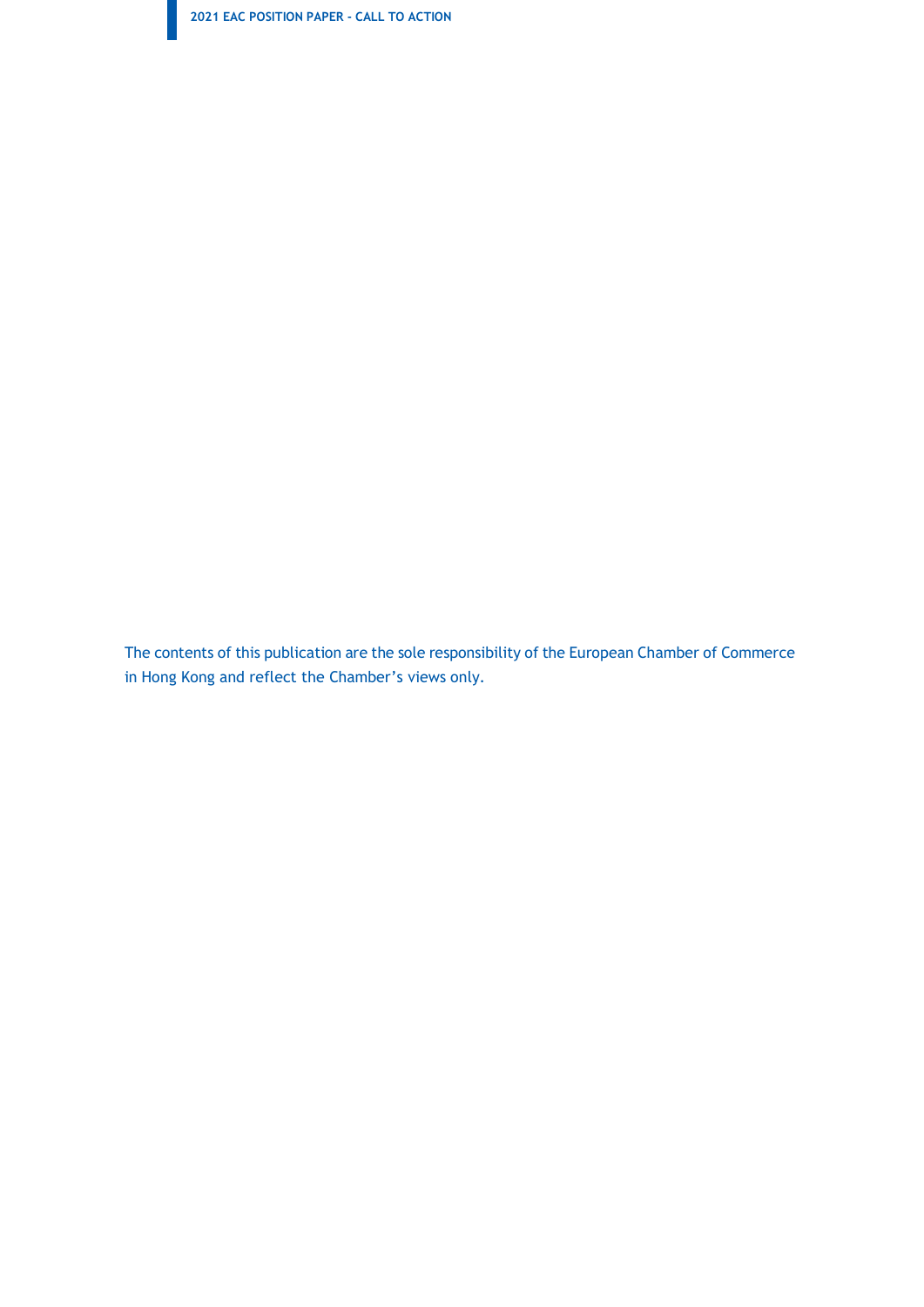## Introduction

The European Automotive Council (EAC) of the European Chamber of Commerce represents the European passenger car and commercial vehicle manufacturers in Hong Kong. The Council aims to bring forward proposals and be a partner to the Government of the Hong Kong Special Administrative Region of the People's Republic of China, (Hong Kong), working together towards a safer, greener, more efficient, more sustainable and more competitive automotive sector. Members of the Council are European vehicle manufacturers, their subsidiaries and/or representative offices.

This Paper expresses the common work and views of the members of the EAC and aims to lead to overall improvements in the target areas.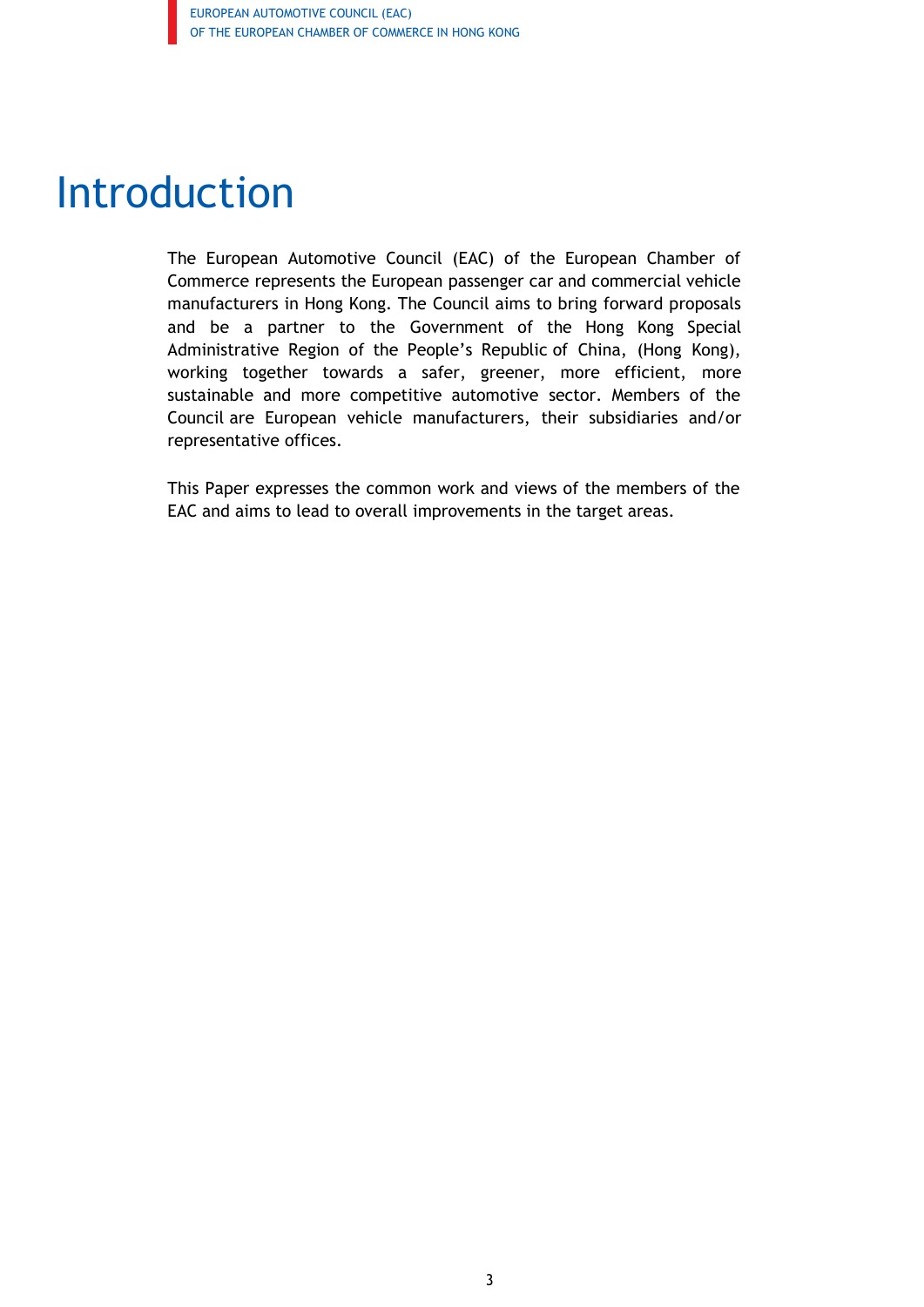## **Table of Contents**

### <span id="page-3-0"></span>**Table of Contents**

| $\mathbf{1}$ . |                                                                                |
|----------------|--------------------------------------------------------------------------------|
| 1.1            | Recap of Positioning Papers and Meetings between Government Offices and EAC  5 |
| 1.2            |                                                                                |
| 2.             |                                                                                |
| 2.1            |                                                                                |
| 2.2            |                                                                                |
| 2.3            |                                                                                |
| 3.             |                                                                                |
| 3.1            |                                                                                |
| 3.2            |                                                                                |
| 4.             |                                                                                |
| 4.1            |                                                                                |
| 4.2            |                                                                                |
| 4.3            |                                                                                |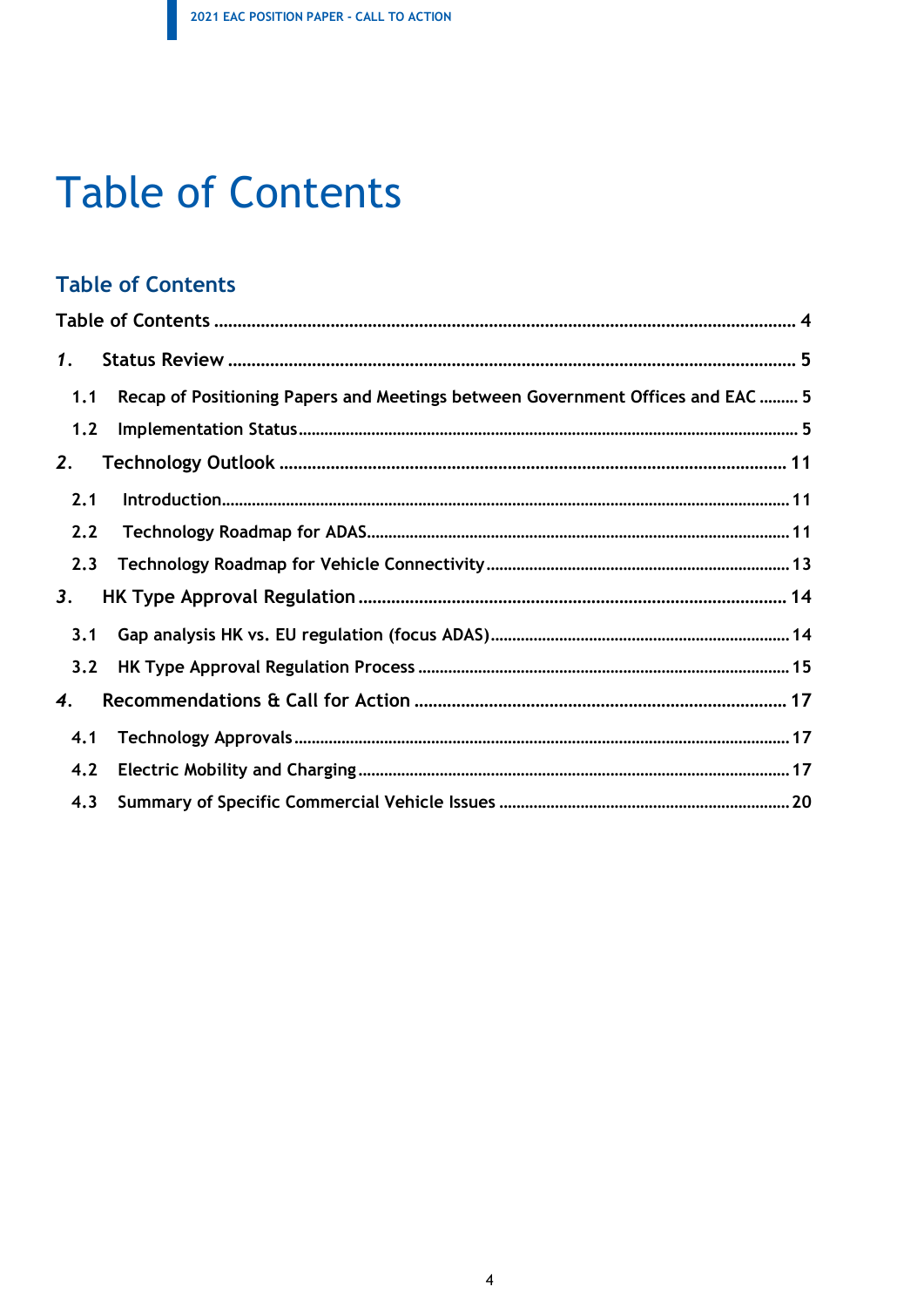### <span id="page-4-1"></span><span id="page-4-0"></span>1. Status Review

#### **1.1 Recap of Positioning Papers and Meetings between Government Offices and EAC**

#### **2018**

- A. Position Paper 2018
- B. Meeting with Chief Executive 21<sup>st</sup> May 2018
- C. Meeting with TD and PICO on 14th September 2018

#### **2019**

- D. Meeting with TD and EPD on 22<sup>nd</sup> January 2019
- E. Letter to HKPC in June 2019
- F. Letter to EPD in October 2019

#### **2020**

- G. Position Paper 2020
- H. White Paper Electric Mobility and Charging infrastructure in Hong Kong
- I. Letter on 14th August 2020 to Financial Secretary and Secretary for Commerce and Economic Development regarding "White Paper – Electric Mobility and charging infrastructure"
- J. White Paper Commercial Vehicle Road Friendly Suspension Adaptation in Hong Kong
- K. Meeting with TD on  $17<sup>th</sup>$  July 2020
- L. Meeting with TD and Highways Department on 26<sup>th</sup> November 2020

**2021**

M. Letter to Chief Executive on 2<sup>nd</sup> March 2021

#### <span id="page-4-2"></span>**1.2 Implementation Status**

*[Letters in brackets refer to above meetings and communications where the issue was included]*

#### **1.2.1 Future trends of the automotive industry [A,B,C,G]**

• In order to make smart decisions, smart vehicles need access to information e.g. about the current traffic situation for a potential re-routing or an accident that just occurred to pre-warn vehicle and driver.

#### *a) On-board Visual Displays*

- $\circ$  To update regulation 37 of the Road Traffic Regulations, as well as the Legislative Regulation and Guidelines over the Installation of Visual Display Unit (TV Screen) in a Vehicle to allow modern in-vehicle displays.
- $\circ$  The above point would also allow the use of the VDU by commercial vehicle drivers for various purposes while stationary with parking brake applied.
- o To adopt the European Commission recommendations on safe and efficient in-vehicle information and communication systems (Update of the European Statement of Principles on HMI (2008/653/EC).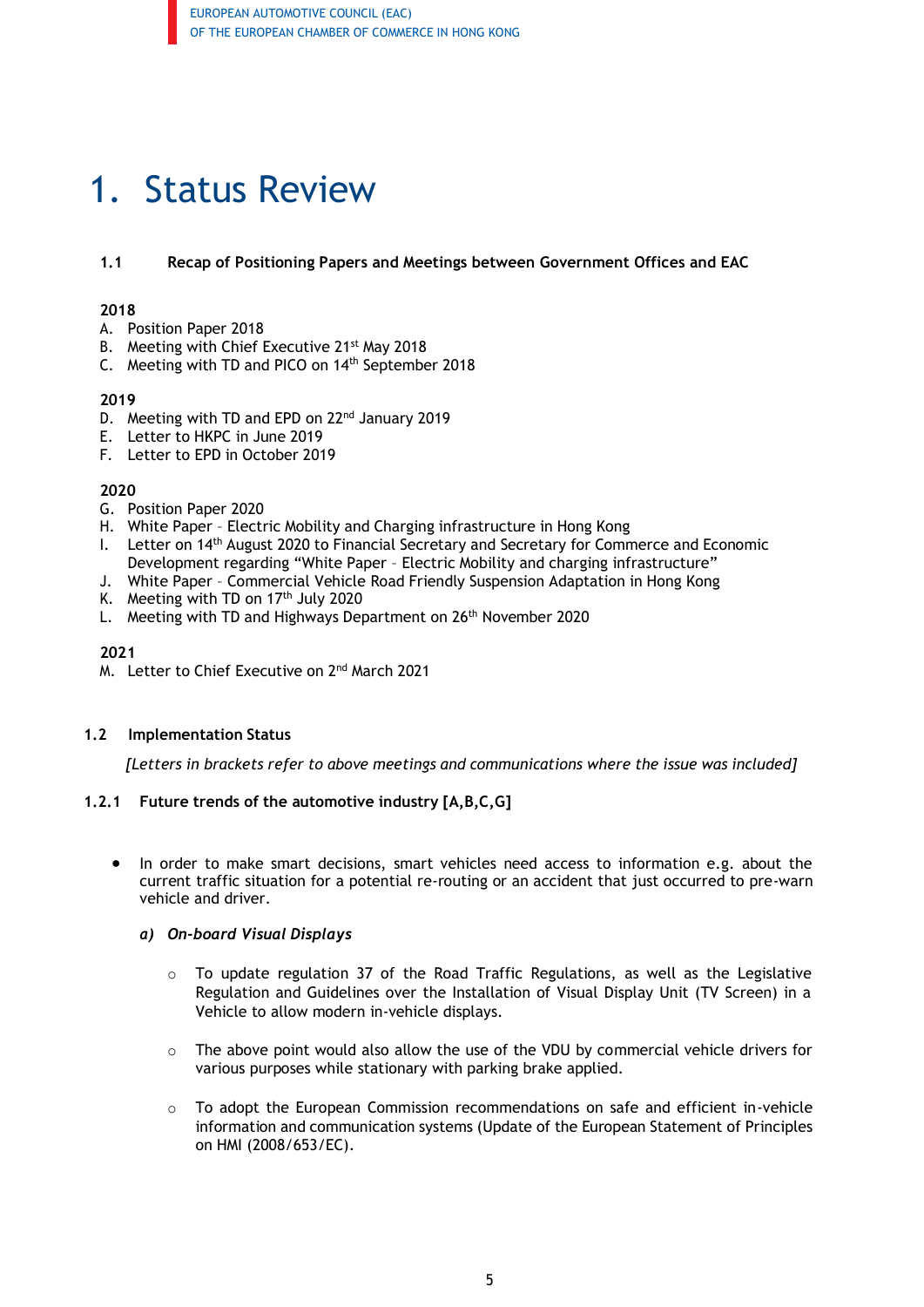#### *b) Connectivity*

o To adopt Cooperative Intelligent Transport Systems (C-ITS), 'Release 1 specifications' developed by the European Committee for Standardization (CEN) and the European Telecommunications Standards Institute (ETSI).

#### *c) Autonomous Drive Features*

 $\circ$  To follow the progress in the ECE and EU regulations to revise the Hong Kong Road Traffic Ordinance (Cap. 374, Part 7) in a timely fashion to reflect the latest developments.

#### *d) Parking*

 $\circ$  To align private and public parking prices while developing more Park & Ride facilities.

#### *e) Commercial vehicle sensor equipment*

o As a matter of urgency, to exclude certain items from the overall length and width of vehicles, so as not to restrict the speedy introduction of advanced driver assistance systems (ADAS) which will contribute greatly to increased vehicle safety on large commercial vehicles.

#### **Status and Proposed Next Steps:**

(a), (b) and (c) - Technology demonstration for relevant TD authorities and Secretary for Transport and Housing to build trust in state of the art and capabilities. Position Paper/ Call For Action Paper to serve this purpose.

- (d) HK Government to note view of EAC.
- (e) EAC request TD to take urgent action.

#### **1.2.2. Sustainable Mobility**

#### *a) Alternative Fuels for Heavy Commercial Vehicles [A,B,C]*

• EAC wishes to open discussions on alternative fuels (bio-diesel, bio-gas. Alternative fuels are becoming commercially viable, but the Government needs to drive a change from traditional fossil fuels.

#### **Status and Proposed Next Steps (from meeting C):**

Meeting with TD, EPD and EMSD to agree on the next steps with the Government taking the lead in this area.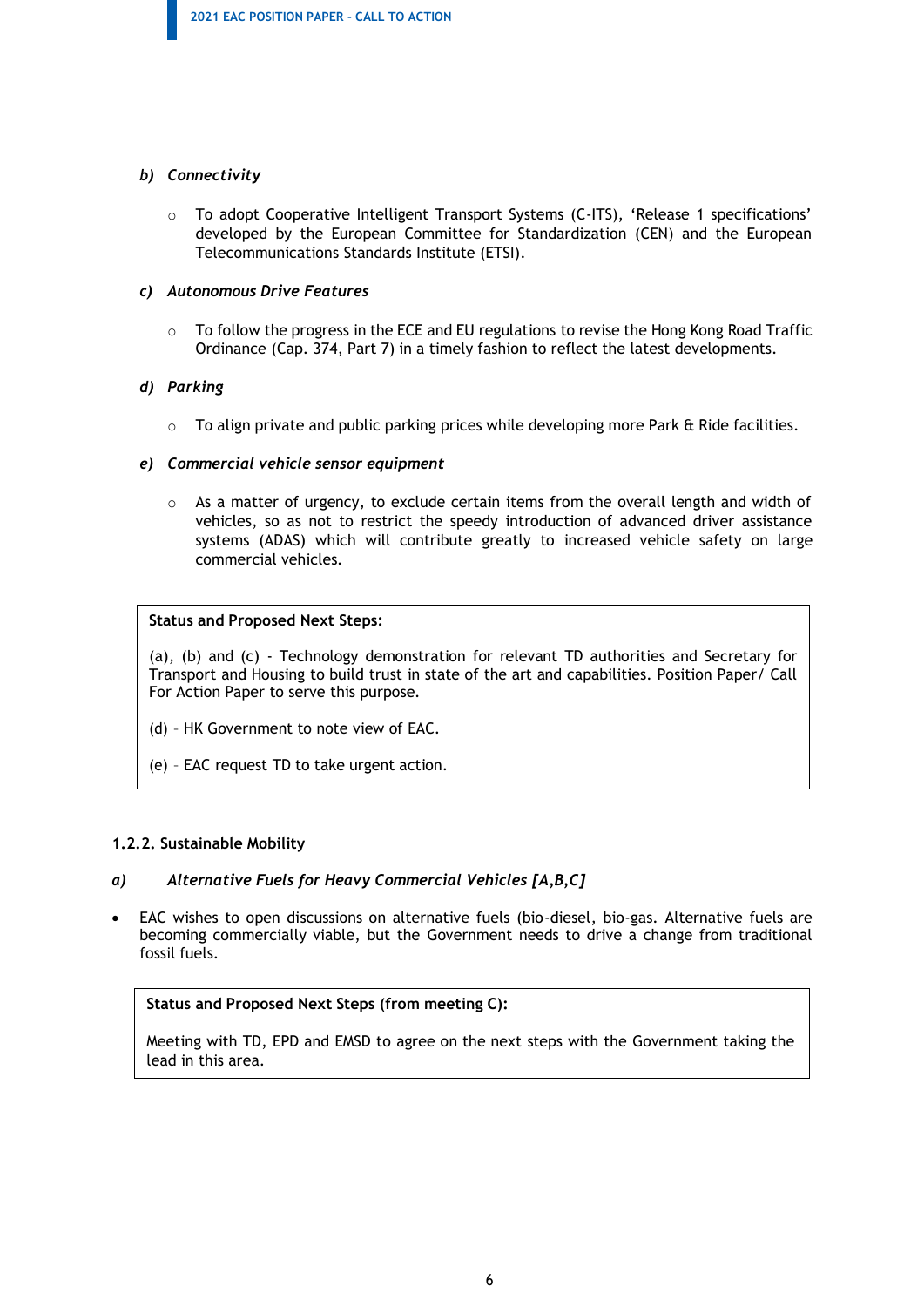EUROPEAN AUTOMOTIVE COUNCIL (EAC) OF THE EUROPEAN CHAMBER OF COMMERCE IN HONG KONG

#### *b) Continuation of scrapping scheme to get older vehicles off the road [A,B,C,F]*

#### **Status and Next Proposed Steps:**

EAC appreciates that the Scrapping Scheme was extended and believes the Hong Kong Government has taken a good decision which will contribute to cleaner air. No further action required.

#### **1.2.3 Public Light Buses**

#### *Proposal to allow introduction of European minibuses to Hong Kong [A,B,D,G]*

- To benefit from the additional safety features on European light buses EAC proposes:
	- $\circ$  To relax the length requirement for PLB type approval from 7m (max) to 8m (max) if the light bus comes with front bonnet module design which is a critical safety feature.
	- $\circ$  To accept safety windows and emergency roof hatches as legal emergency exits to replace rear emergency door which is not available for European light bus models.
	- o To allow a two-motion door opening mechanism for emergency door.
	- $\circ$  To accept European seat spacing requirement for European light buses type approval in order to keep the vehicle length within 7.5m for 19 seats.

#### **Status and Proposed Next Steps:**

EAC will share a business case with the CE office demonstrating the competitive total costs of ownership of European minibuses combined with a much-increased safety for their drivers and passengers and reduced emissions.

In April 2020, TD relaxed the length requirement for PLB type approval from 7m (max) to 7.5m (max) and the maximum Gross Vehicle Weight (GVW) from 5.5t to 8.5t.

In November 2020, TD sent out a general survey to registered vehicle manufacturers for collecting their opinions on TD's trade consultation for "Introduction of alternative means of emergency exits for light Buses". With this proposal, TD showed their intention to accept driver's door together with emergency window(s) and escape hatch(es) as the legal alternative means of emergency exits.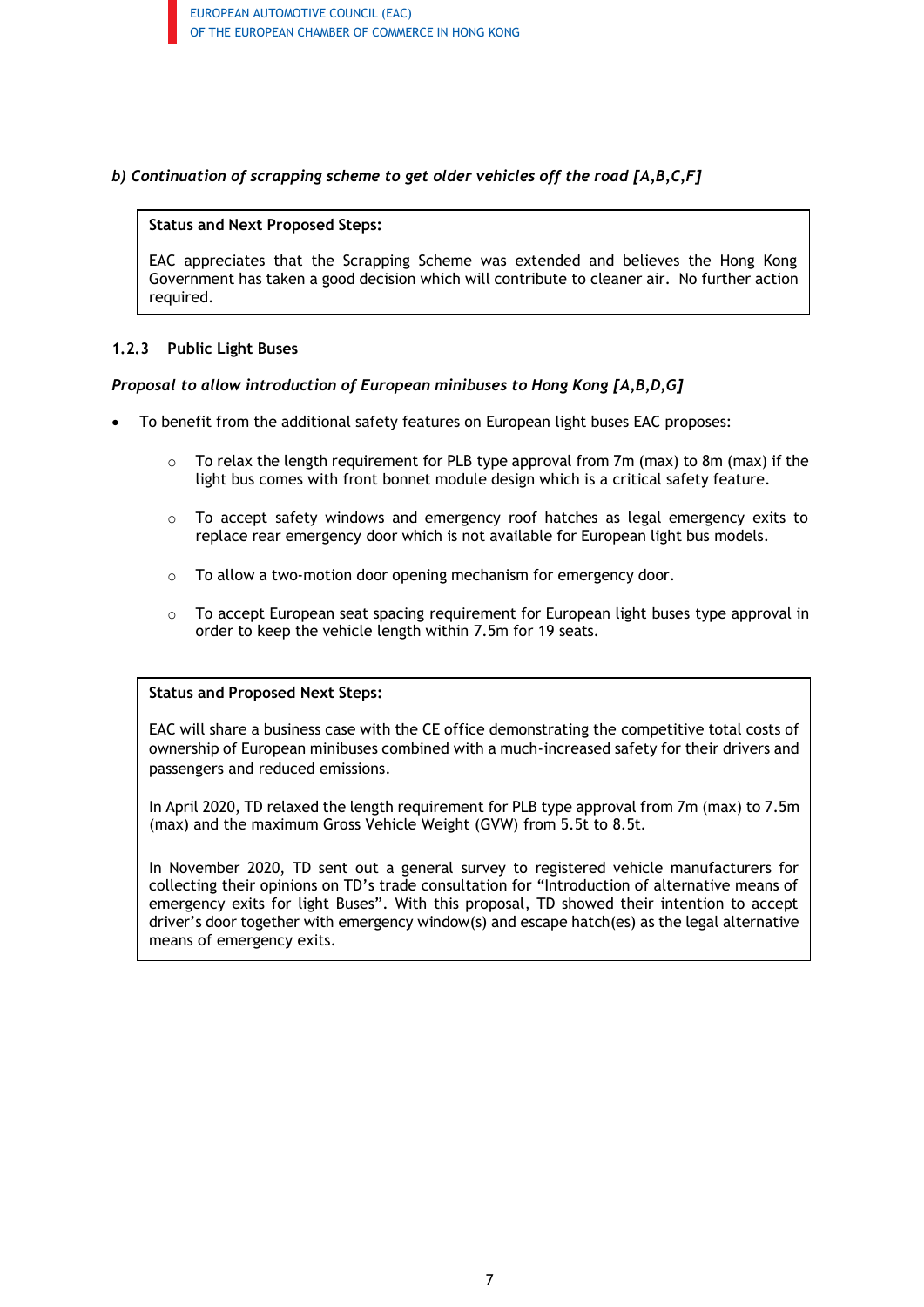#### **1.2.4 Utilization of heavy commercial vehicles**

*Increased productivity and lower emissions by using full capabilities of heavy commercial vehicles. [A,B,C,G,J,L]*

The EAC proposes allowing Road Friendly Suspension (RFS) equipped vehicles to have extra loading allowances in Hong Kong with a First Registration Tax (FRT) reduction similar to the Environmentally-Friendly Vehicles Scheme.

#### **Status and Proposed Next Steps:**

Following a positive meeting with Transport Department, the EAC has agreed to propose which specific vehicles should be focused on in a first round of weight reviews.

#### **1.2.5 Vehicle registration data [A,B,G]**

#### **Status and Proposed Next Steps:**

Registration data vastly improved. No further action.

#### **1.2.6 Smart data exchange [C,G]**

• Mr. Reginald Chan suggested EAC to reach alignment among manufacturers, both PC and CV, regarding the functions (connectivity, voice interaction) and look for establishing standards.

#### **Status and Proposed Next Steps:**

EAC will come back to TD with a proposal on how to harmonize in Hong Kong with EU standards concerning the visual display unit in the vehicle and functionalities.

Information about the VDU and examples between Hong Kong and EU standards are mentioned later in chapter 3 below.

#### **1.2.7 Definition of warranty in FRT regulations [C]**

• EAC proposes that extended warranties and maintenance contracts should not be included in the vehicle price for FRT calculation. It was concluded that this topic is the responsibility of the Financial Services and Treasury Bureau.

#### **Status and Proposed Next Steps:**

Topic was raised in a meeting with the Financial Secretary on May 5<sup>th</sup>. Financial Secretary Paul Chan promised to have a look into it, discuss it with his relevant colleagues, and come back to the ECC.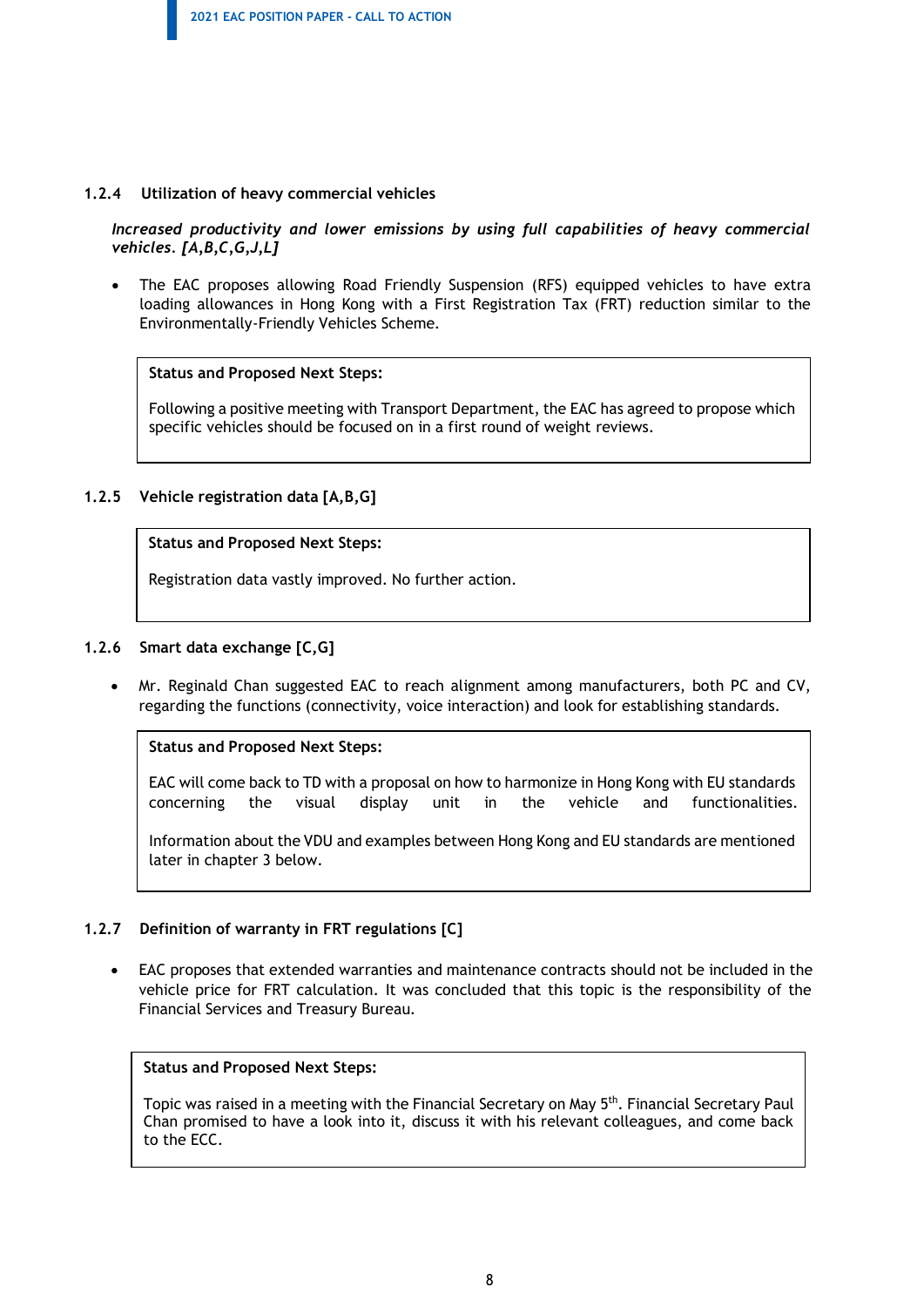#### **1.2.8 EV Battery Handling [H]**

- EAC believes that the Government should take the lead in establishing a comprehensive legislation on retired/waste EV batteries handling process instead of setting up a voluntary Charter Scheme.
- Due to the lack of investors and of recycling facilities, the Government should provide incentives to EV owners and EV dealers/manufacturers in order to ensure all retired batteries are properly handled.
- Environment Protection Department (EPD) and/or Transport Department (TD) should setup and maintain a database on all EV/PHEV upon vehicle licensing and to provide sufficient information on owners' responsibilities when the battery is reaching the end of its lifecycle. Fixed amount incentive to be provided to EV/PHEV owners who return the retired batteries to the licensed operators for processing.
- This fixed amount of incentive given to the EV owner can support the EV owner to pay for the dismantle cost and logistic cost of the licensed operator/recycling contractor in disposing of the retired/waste EV batteries.
- For EV brands without local dealership, a fixed amount subsidy should be given by the Government to the appointed recycling contractors or car scrappers to handle the logistics costs for proceeding with the battery remanufacturing and recycling facilities overseas;
- Besides battery remanufacturing in overseas, the Government may encourage the setup of local battery re-manufacturing and recycling facilities by providing funds and incentives to potential investors in view of the foreseeable expanding EV population in Hong Kong;
- Alternatively, the Government may explore and setup channels within the Greater Bay Area (Shenzhen, Guangzhou…) where battery recycling facilities are available and to provide a centralised handling solution for the industry.

#### **Status and Proposed Next Steps:**

To be discussed in a follow up meeting with CE or EPD/TD. EPD contact person is Seline CHIN.

#### **1.2.9 Encourage Electric Light Commercial Vehicles [H]**

• The EAC encourages the Government to formulate more policies, in addition to the Pilot Green Transport Fund, to further motivate replacement of Light Commercial Vehicles to Electric Vehicles.

#### **Status and Next Proposed Steps:**

EAC appreciates the release of official "Roadmap on Popularization of Electric Vehicles", which shows a clear roadmap and initiatives to promote electric vehicles, including electric Commercial Vehicles. EAC looks forward to cooperating in the implementation of the Roadmap.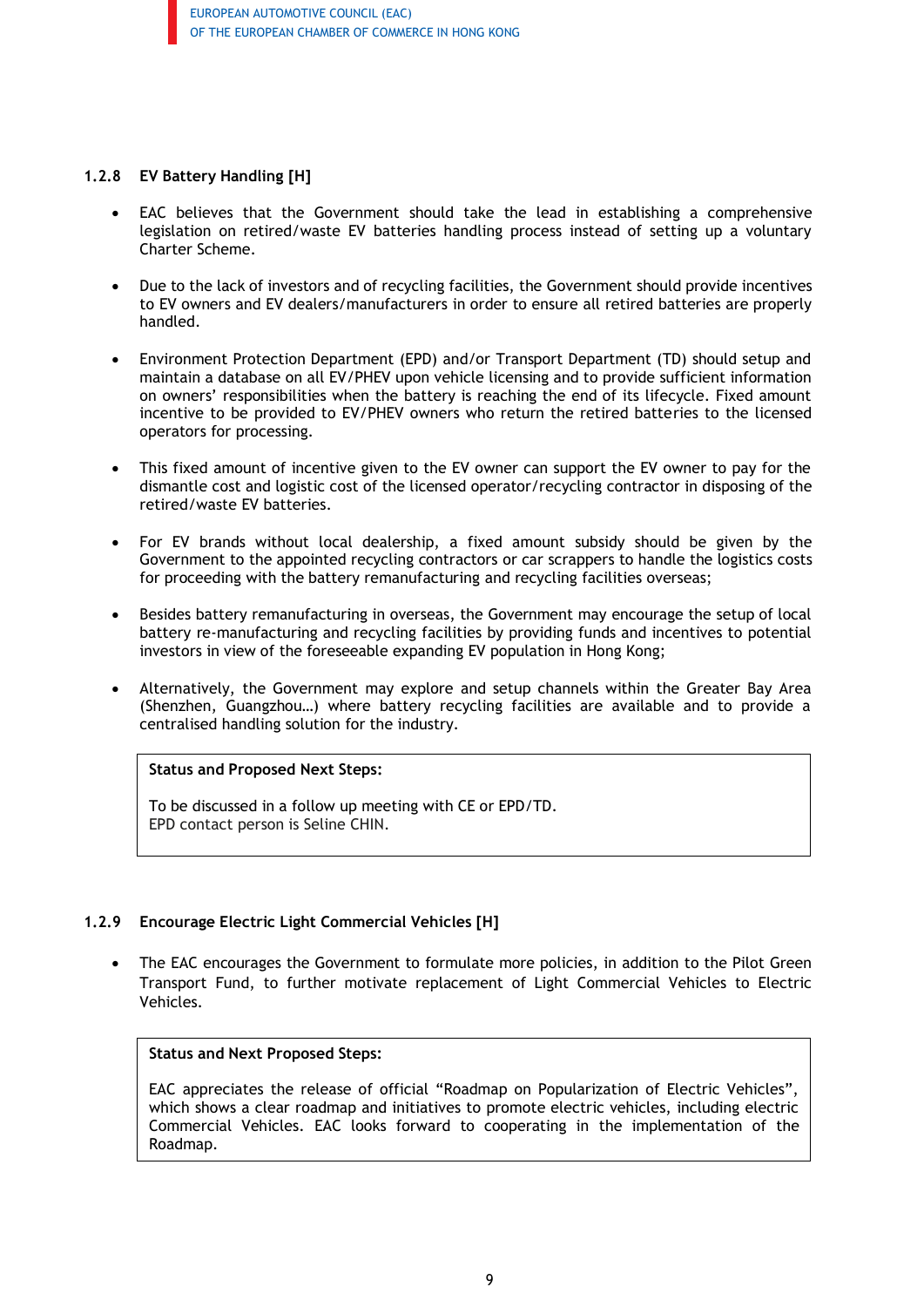#### **1.2.10 Extension of Charging Infrastructure for Commercial Vehicles [H]**

• The EAC encourages the Government to support or participate in charging infrastructure setup, covering industrial and other commercial vehicle operating areas including compatible charging standard / infrastructure with Mainland China to enable cross border transport by Electric Vehicles.

#### **Status and Proposed Next Steps:**

EAC appreciates the release of official "Roadmap on Popularization of Electric Vehicles", which shows a clear roadmap and initiatives to expand charging network, including study of proposals to facilitate charging in Mainland for electric vehicles, including electric Commercial Vehicles.

EAC looks forward to cooperating in implementation of the Roadmap.

#### **1.2.11 Increase in First Registration Tax (FRT) and License fee on private passenger cars [M]**

- The key consideration of traffic congestion is a multi-faceted issue, which will not be effectively addressed by a single financial measure as FRT and license fee increase. Experiences and best practices from other markets in addressing traffic congestion and modernization of car parks do exist and can prove useful as guidance and reference for Hong Kong SAR Government.
- The new registrations in Hong Kong have been decreasing the last consecutive years from 37000 in 2017 to 27000 in 2020 by almost 30%.
- In EAC's opinion, the sudden increase in FRT will bring further disruptions to the already suffering automotive industry while increasing risk of unwanted side-effects like incentivizing consumers to shift to lower value cars (e.g. parallel imported used cars), which could effectively mean a compromise on emission and safety levels.

#### **Status and Proposed Next Steps:**

Therefore, the EAC brings forward the request for a deferral of the proposed FRT and License fee increase on private passenger cars in the 2021 Budget.

The EAC is open and offers to work with the Government to find more effective and sustainable ways to ease traffic congestion.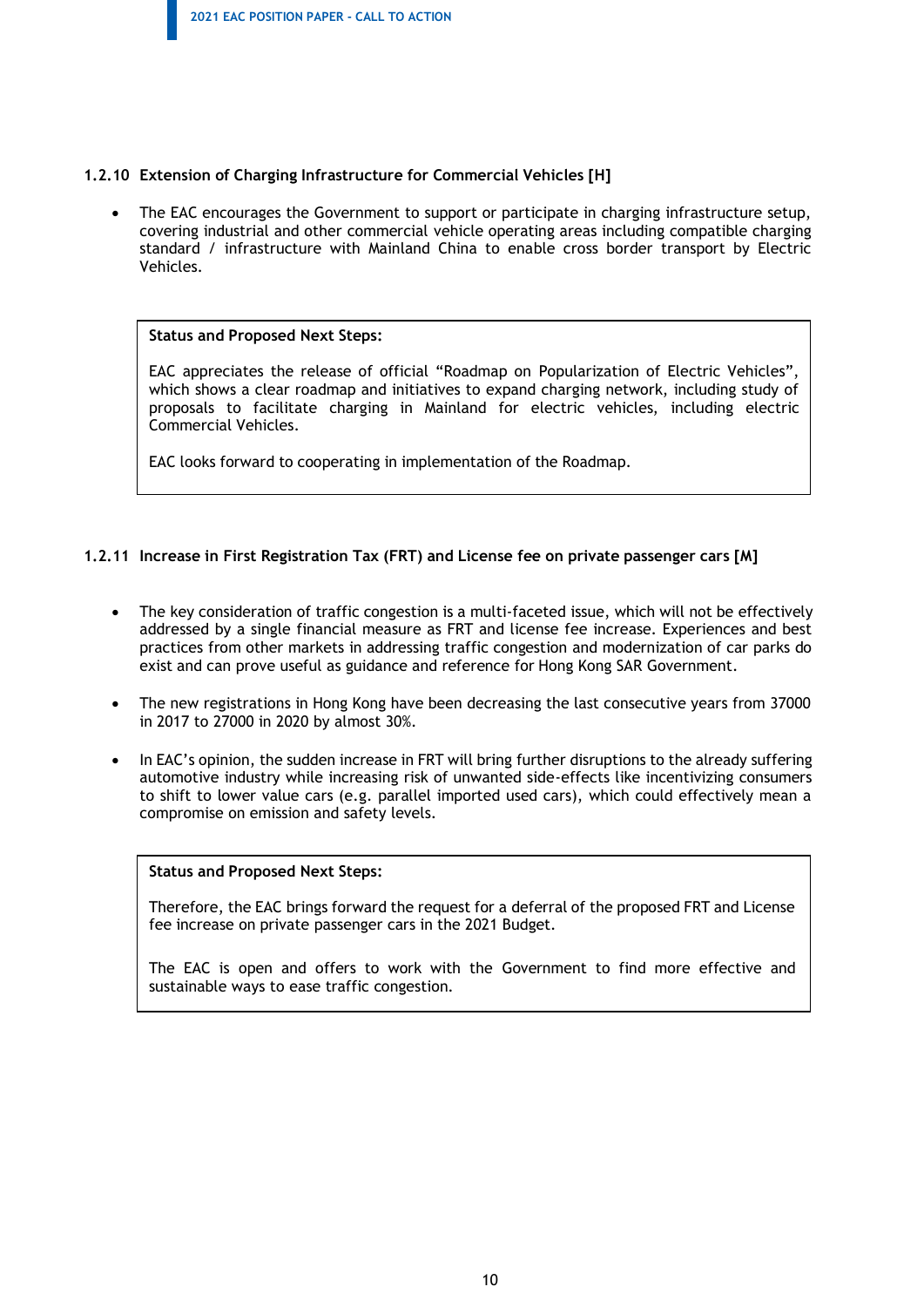### <span id="page-10-0"></span>2. Technology Outlook

#### <span id="page-10-1"></span>**2.1 Introduction**

Over the last 20 years, approximately 15,000 accidents were reported every year on Hong Kong's streets<sup>1</sup>. These accidents led to severe costs for society not only in terms of economic losses, but also and more importantly in terms of human suffering. As has been shown in a vast amount of scientific studies, human failure is by far the most common cause for road accidents<sup>2</sup>. With computers having the power to do a lot of complex tasks much better and faster than humans potentially could, Advanced Driver Assistance Systems (ADAS) pose a promising solution to alleviate the suffering arising from vehicle accidents on Hong Kong's streets. With the help of highly accurate sensors and cameras, these systems make driving easier and safer by helping to stay in the right lane, keeping enough distance to other vehicles, and much more.

However, it is not only the safety of vehicle drivers and pedestrians that can be massively improved by modern technology – with vehicle connectivity becoming an integral part of future vehicles, automobiles can guide drivers on their way through city on the fastest and safest way. This leads to less exhaust gases, a better flow of traffic and thus less traffic congestions – ultimately, these systems can help to make Hong Kong a cleaner and even more livable city.

#### <span id="page-10-2"></span>**2.2 Technology Roadmap for ADAS**

Even though ADAS provides remarkable safety enhancements for vehicle drivers and pedestrians already today, it is only a small step on a much broader path – the path to fully autonomous driving. Therefore, the Society of Automotive Engineers (SAE) has defined six levels of driving automation:

• **Level 0: No automation**

Level 0 functions do not actively help with driving tasks but solely provide alerts and notifications to the driver.

• **Level 1: Assisted driving**

This level enables the vehicle to control the speed or intervene to adjust the steering, where the driver, however, still remains in full control of the car. Examples of level 1 functions are adaptive cruise control or lane keep assist.



Level 2 functions support the driver by steering and braking / accelerating at the same time by combining adaptive cruise control and lane keep assist. Even though

<sup>1</sup> Trend of Road Traffic Accidents (1953 - 2019), *Transport Department of the Government of Hong Kong S.A.R.*, https:/[/www.td.gov.hk/filemanager/en/content\\_1119/2019/b1e.pdf,](http://www.td.gov.hk/filemanager/en/content_1119/2019/b1e.pdf) (accessed 10.02.2021).

 $2$  Brookhuis, K. A., De Waard, D., & Janssen, W. H. (2001). Behavioral impacts of advanced driver assistance systemsan overview. *European Journal of Transport and Infrastructure Research*, 1(3).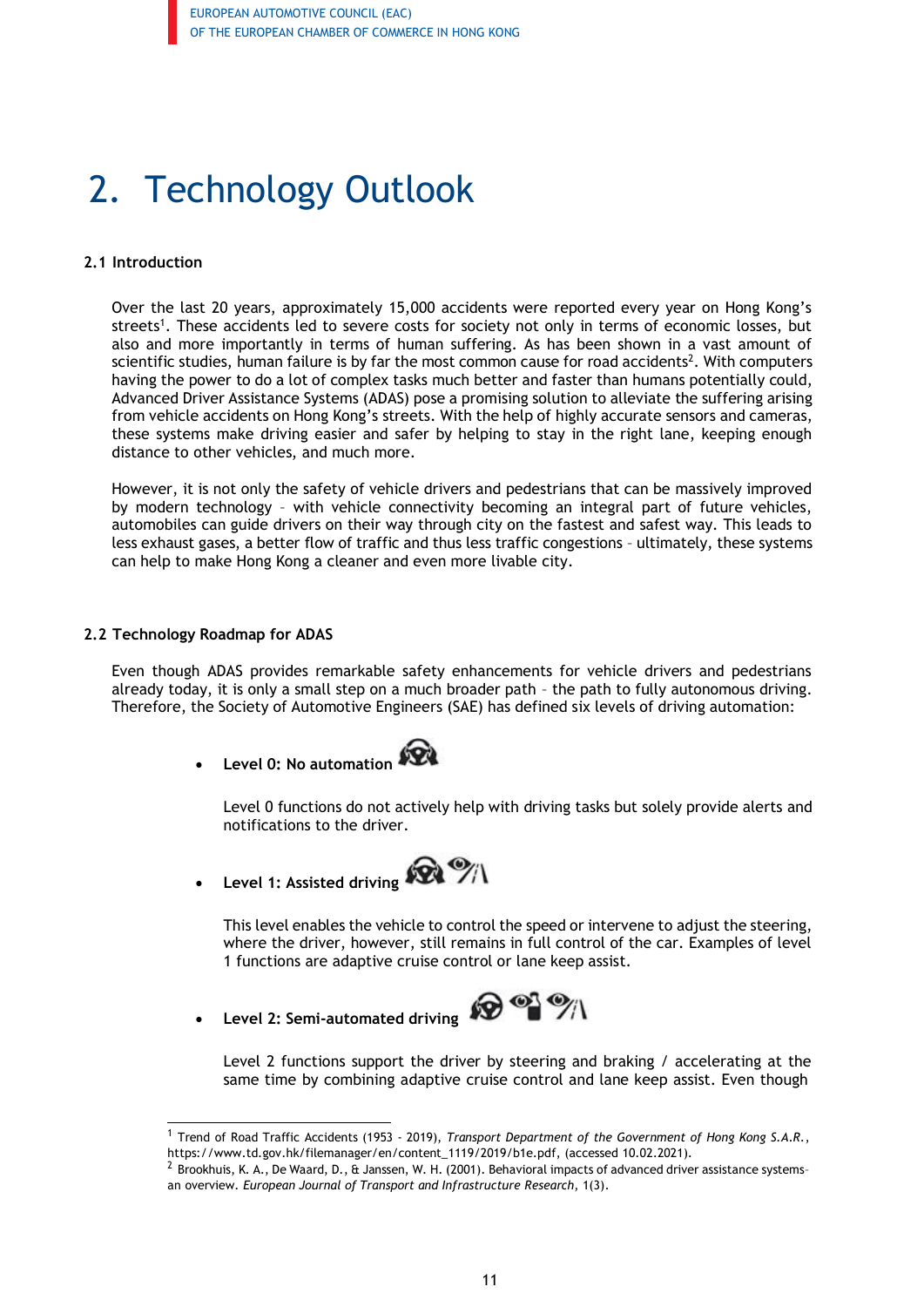the driver can take off his hands of the wheel for short periods of time, he still needs to constantly supervise these support features.

• **Level 3: Highly automated driving**



Level 3 autonomy allows the car to automatically overtake other vehicles, change lanes, control steering and braking / acceleration. The driver can take off his hands off the wheel and his eyes off the road. However, he needs to remain alert in case the vehicle asks to take over control. The most famous level 3 application is a traffic jam pilot.

• **Level 4: Fully automated driving**



At level 4, the car is capable of driving automatically even in highly complex environments. The driver still has the option to take over control. However, if he/she does not, the car brings itself safely to a stop.

• **Level 5: Autonomous driving**

Level 5 autonomous vehicles require no more human attention as the car takes over all aspects of driving under all conditions.

It should be emphasized that ADAS only encompasses level zero through two. These functions have already found their way to the streets of many countries and have helped improve the safety of drivers and pedestrians. As these functions are only the beginning, a wave of new models with sophisticated ADAS will come in the next years. Studies forecast a level 4 autonomous driving penetration rate of up to 87 % in the USA by 2045<sup>3</sup>. Globally, a comparable trend will be observed.

#### **Status and Proposed Next Steps:**

The EAC recommends the Government of Hong Kong SAR to establish a clear and transparent legal framework for basic Advanced Driver Assistance Systems (at least level zero through two) to support a faster penetration of respective vehicle features and thereby an enhancement of traffic safety.

Meanwhile there is also the urgent requirement for ADAS equipment on large commercial vehicles to be allowed to exceed current dimensional restrictions.

Type approval for Advanced Driver Assistance Systems in the European Union is regulated by the World Forum for Harmonization of Vehicle Regulations, which is a working group of the United Nations Economic Commission for Europe (UNECE). But it is not only European countries that apply the rules defined by the UNECE, also leading Asian countries such as Japan and South Korea do so.

<sup>3</sup> Bansal, P., & Kockelman, K. M. (2017). Forecasting Americans' long-term adoption of connected and autonomous vehicle technologies. *Transportation Research Part A: Policy and Practice*, 95, 49-63.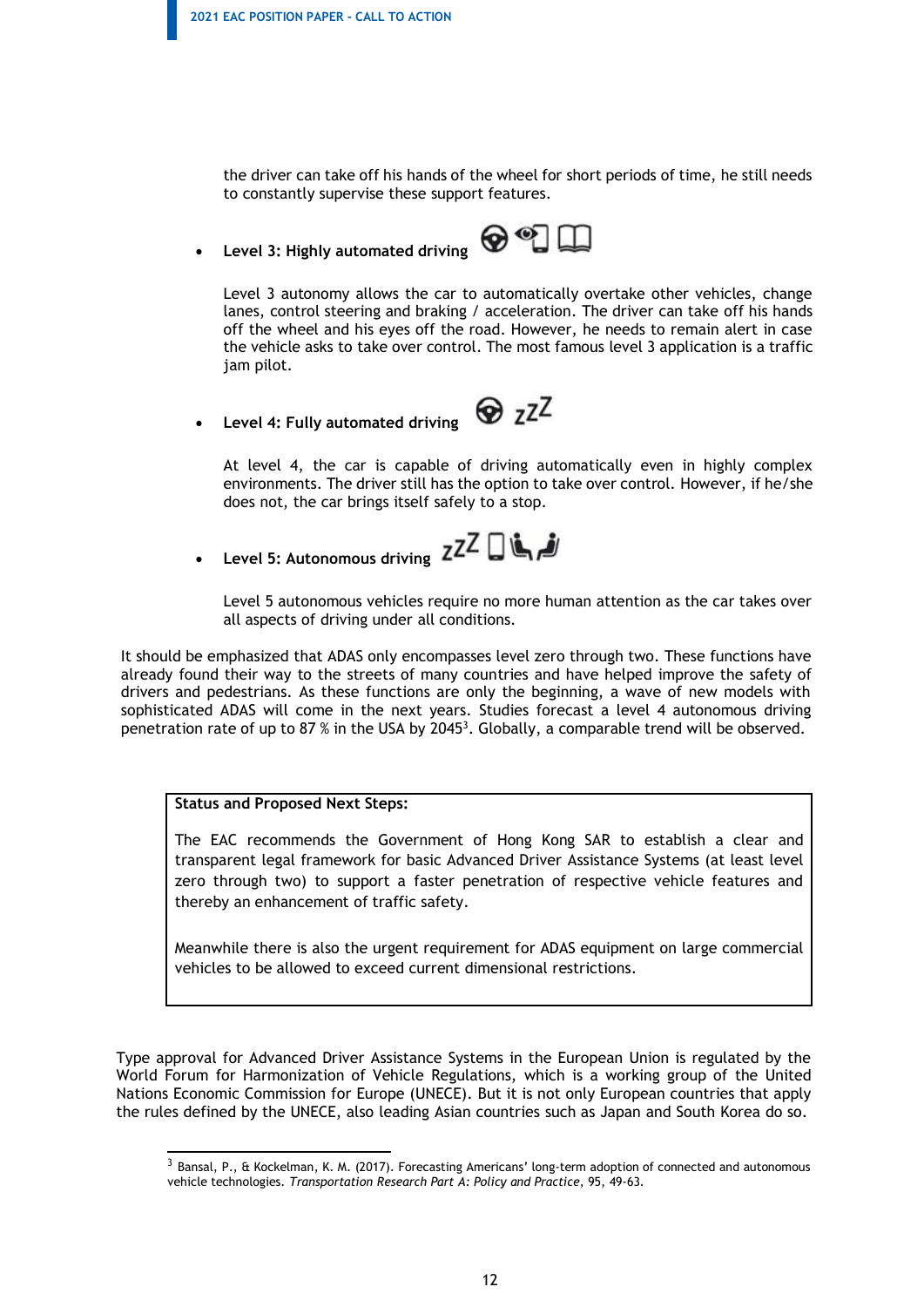This allows a faster and more efficient type approval and makes all participating countries benefit from uniform rules pertaining to vehicle components and technologies.

#### **Status and Proposed Next Steps:**

The EAC recommends the Government of Hong Kong SAR to also acknowledge and adopt the UNECE type approval regulations to enjoy the same benefits in terms of efficiency and transparency as multiple other leading markets.

#### <span id="page-12-0"></span>**2.3 Technology Roadmap for Vehicle Connectivity**

- Vehicle connectivity describes not only the communication between vehicles but a much wider spectrum of intelligent functions to make roads safer and less congested. For example, vehicleto-infrastructure makes data from road cameras, traffic lights, etc. accessible for vehicles thus helping drivers to make it safely to their destination by sharing real-time information about current road conditions. This technology is endorsed by the European Union.
- Even higher safety levels can be achieved through vehicle-to-vehicle communication. This technology allows real-time exchange of all kinds of data between vehicles, including speed, location, acceleration and braking procedures, information about vehicles' surroundings, etc. Making this data accessible for other vehicles helps increase safety by getting information about traffic conditions, obstacles, or hazards at a much earlier point in time.

#### **Status and Proposed Next Steps:**

The EAC recommends the Government of Hong Kong SAR to establish a clear and transparent legal framework (eg. European)- for Vehicle Connectivity to support a faster penetration of respective vehicle features and thereby an enhancement of traffic safety.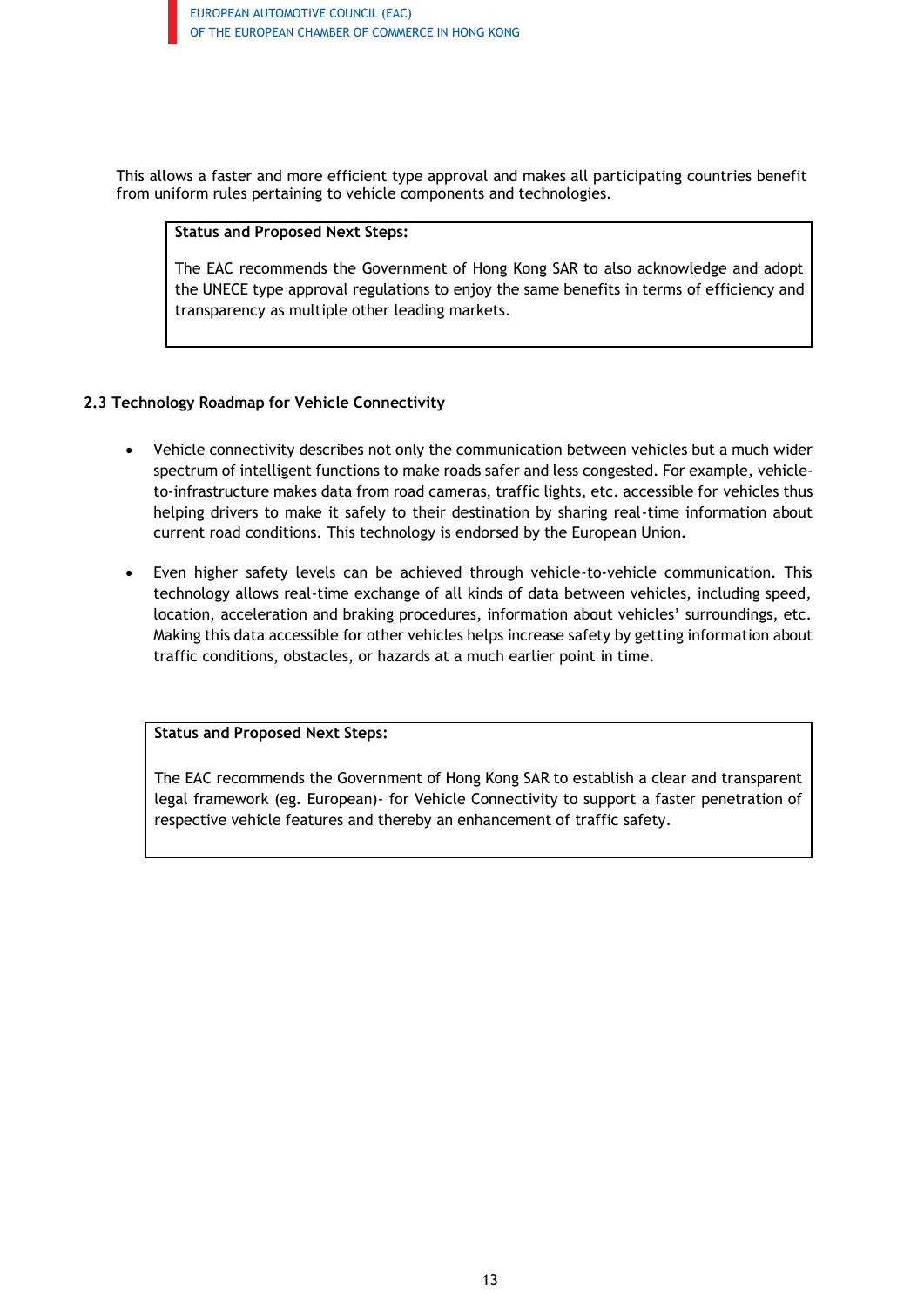### <span id="page-13-0"></span>3. HK Type Approval Regulation

#### <span id="page-13-1"></span>**3.1 Gap analysis HK vs. EU regulation (focus ADAS)**

The majority of the safety features included in a typical "Driving Assistance Package" or "ADAS" is regulated by various EU certificates (e.g. R13-braking, R79-steering effort etc…), which means no additional applications or exemptions are required on these items on top of the vehicle type approval process. Examples as below:

- o Active brake assistant
- o Steering assistant
- o Active lane keeping assistance
- o Active blind spot assistant

However, many of these items can only be approved via exemption or case-by-case during the vehicle type approval process in Hong Kong, and require "extension application".

• Visual display unit "VDU" (related to the factory which installed driving recorder):

In Hong Kong, the VDU in vehicles is only used for:

- displaying information about navigating the vehicle
- current closed view of the area surrounding the vehicle, and
- information about the current state of the vehicle.

Whereas in Europe, the vehicle follows the requirements of the European Standard of Principles (EsoP) and the EU commission 2008/653/EC. In Europe, the VDU is allowed to display non-navigation information which can be visible to the driver with vehicle speed limit up to 5km/h; However, in Hong Kong, non-navigation information is restricted to be displayed in the VDU no matter the vehicle is in motion at any speed or standstill.

|                                 | <b>Hong Kong</b> | EU             |
|---------------------------------|------------------|----------------|
| Cover Arts with motion pictures | Restricted       | Not restricted |
| Images/Profile pictures         | Restricted       | Not restricted |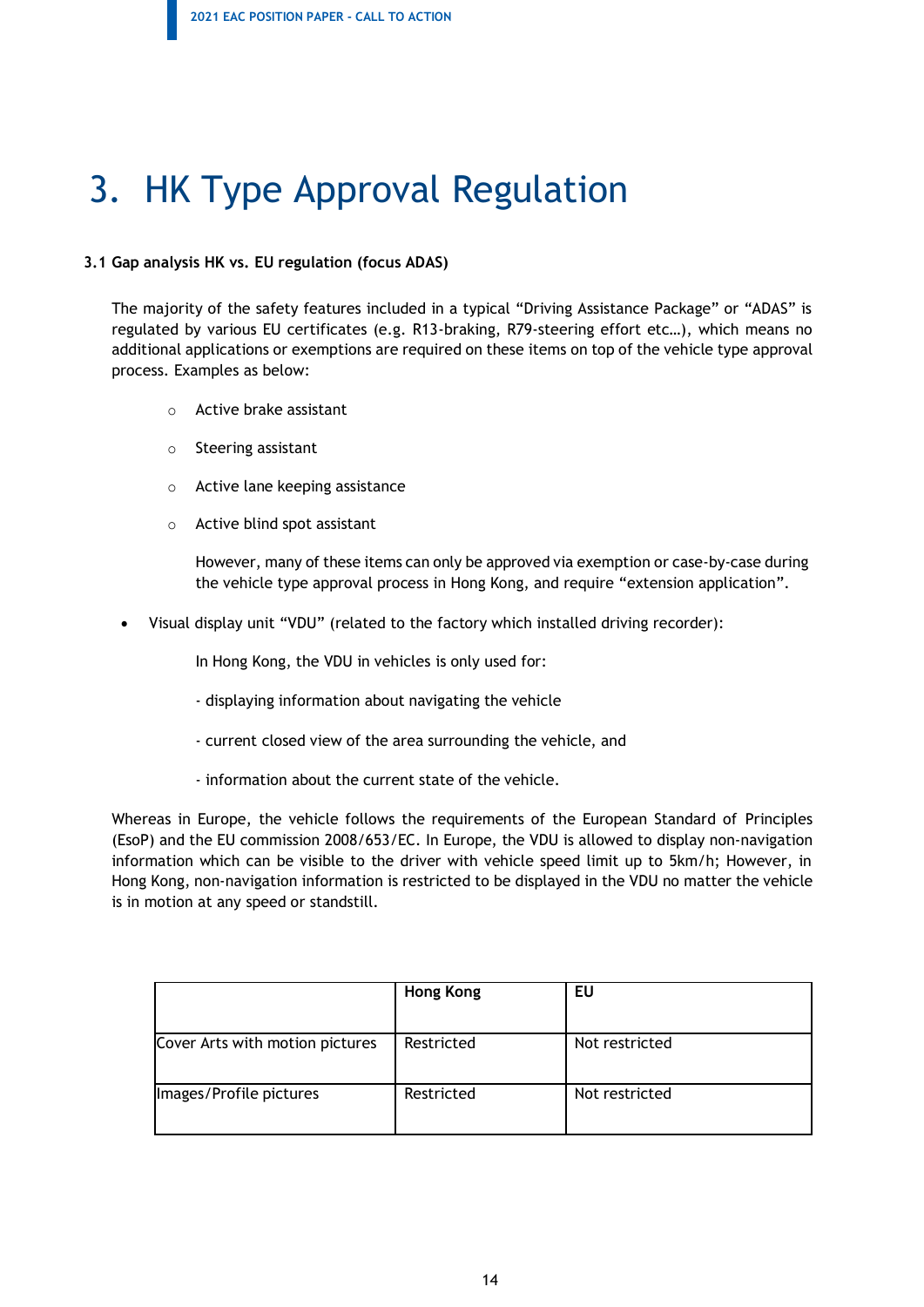| <b>Videos</b> | Restricted | Restricted if car speed is over<br>5km/h                 |
|---------------|------------|----------------------------------------------------------|
| Text messages | Restricted | Restricted to 7 characters if car<br>speed is over 5km/h |
| Browser       | Restricted | Restricted to 7 characters if car<br>speed is over 5km/h |

Moreover, based on Hong Kong Government's current regulations (37) of Cap. (374A) which allows the live feed from the driving recorder to be shown on the VDU, it is prohibited to playback the recorded footages in the vehicle, even when the vehicle is at standstill. However, in Europe, drivers are allowed to review the recorded footage in the vehicles.

#### <span id="page-14-0"></span>**3.2 HK Type Approval Regulation Process**

Regulation update vs. system of case-by-case exemptions

#### **1. Many new or even common features are not covered or clearly defined in the Hong Kong Type Approval Regulation process.**

Below mentioned items are EU/ECE accepted and regulated, but not yet regulated by the Hong Kong authority, that means exemptions or case-by-case approval is required for each Type Approval application.

| <b>Exemption Approval</b>                                         | <b>Case-by-case Approval</b>   |
|-------------------------------------------------------------------|--------------------------------|
| Mirror Cam                                                        | <b>ADAS</b>                    |
| Light source (HID/ LED)                                           | Active brake assistant         |
| Rear lamp (over height limit)                                     | Active steering assistant      |
| Rear reflector (height and dimension)                             | Active lane keeping assistance |
| Gross Vehicle Weight for PC (over 3t)                             | Active blind spot assistant    |
| ADAS equipment on large commercial<br>vehicles (over width limit) |                                |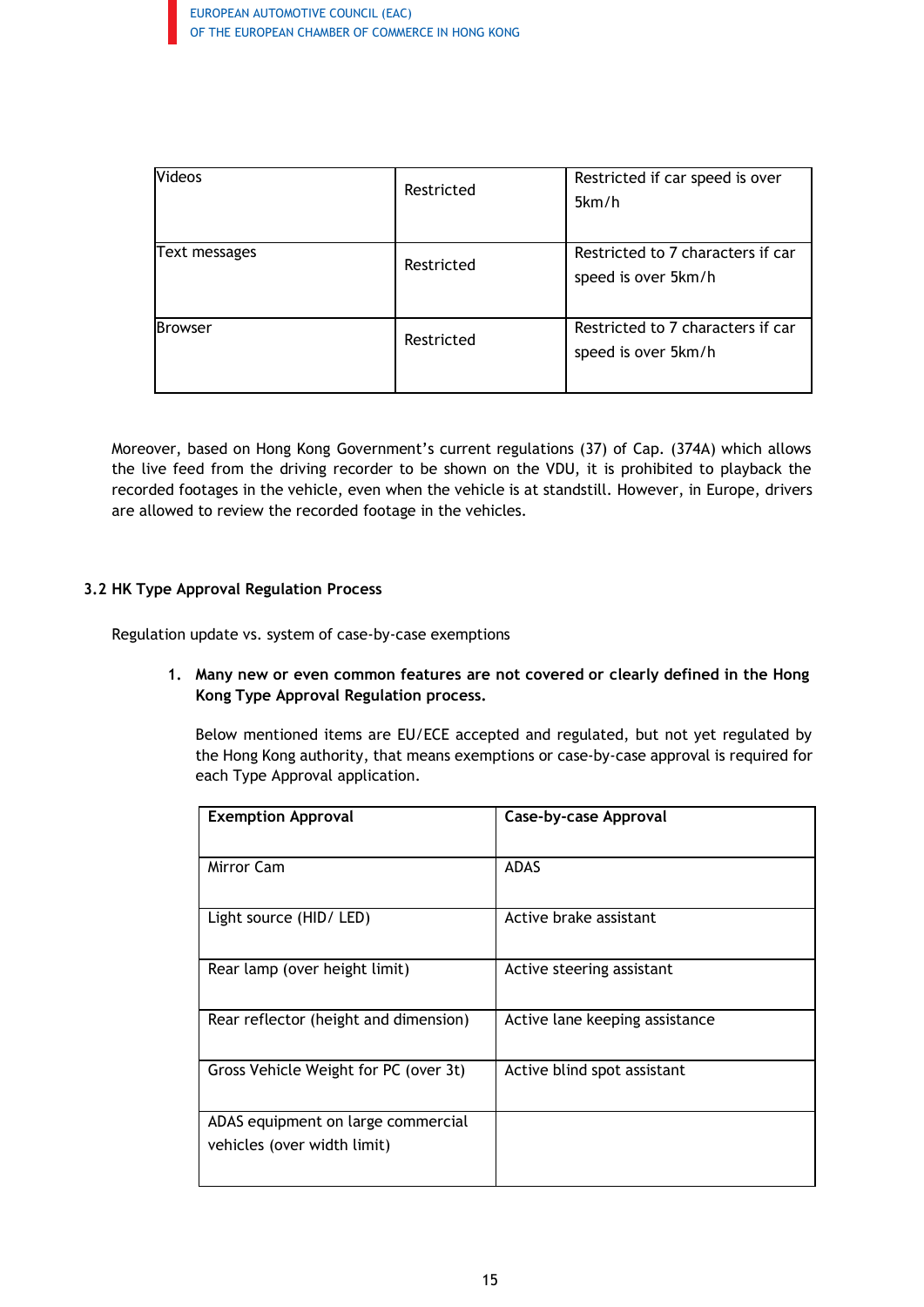**2. Individual extension approval is required for each combination of different features for the same model, whereas in EU all optional equipment is covered under a single type approval certificate.**

Optional equipment includes: Types of headlights, individual ADAS features, suspensions, exhaust systems, exterior appearance packages etc…

#### **Examples:**

Base: without any Advanced Driver Assistance Systems

- Extension 1: with Active brake assistant only
- Extension 2: with Active brake assistant + Active blind sport assistant
- Extension 3: with Active brake assistant + Active steering assistant + Active lane keeping assistance
- Extension 4: with Active brake assistant + Active steering assistant + Active lane keeping assistance + Active blind spot assistant

*And the list grows according to the different combinations created by customers' order.*

- **3. The current local type approval process is not optimised for electric vehicles with extra 2 months lead time to get approval. In addition, a new type approval is always required for any technical changes such as range improvement with upgrade motor or battery.**
	- a. The type approval lead time for EV is approx. 2 months longer than ICE vehicles but in general EV is less complicated than ICE in drive train.
	- b. Due to rapid advancements on EV technologies, the efficiency and performance of the battery, motor and on-board charger will constantly be improved over the model lifecycle. Technical updates will happen more frequently compares to that on ICE models.

Based on the current procedure, a fresh type approval application is always required for any technical changes, together with the long lead time mentioned in (1), it will make the overall process extremely complicated and discourage manufacturers to bring in more EVs with updated technologies to the market. In EU, for technical changes on the existing type approval certificate, an extension type approval is only required with updated Whole Vehicle Type Approval (WVTA) certificate provided by the OEMs.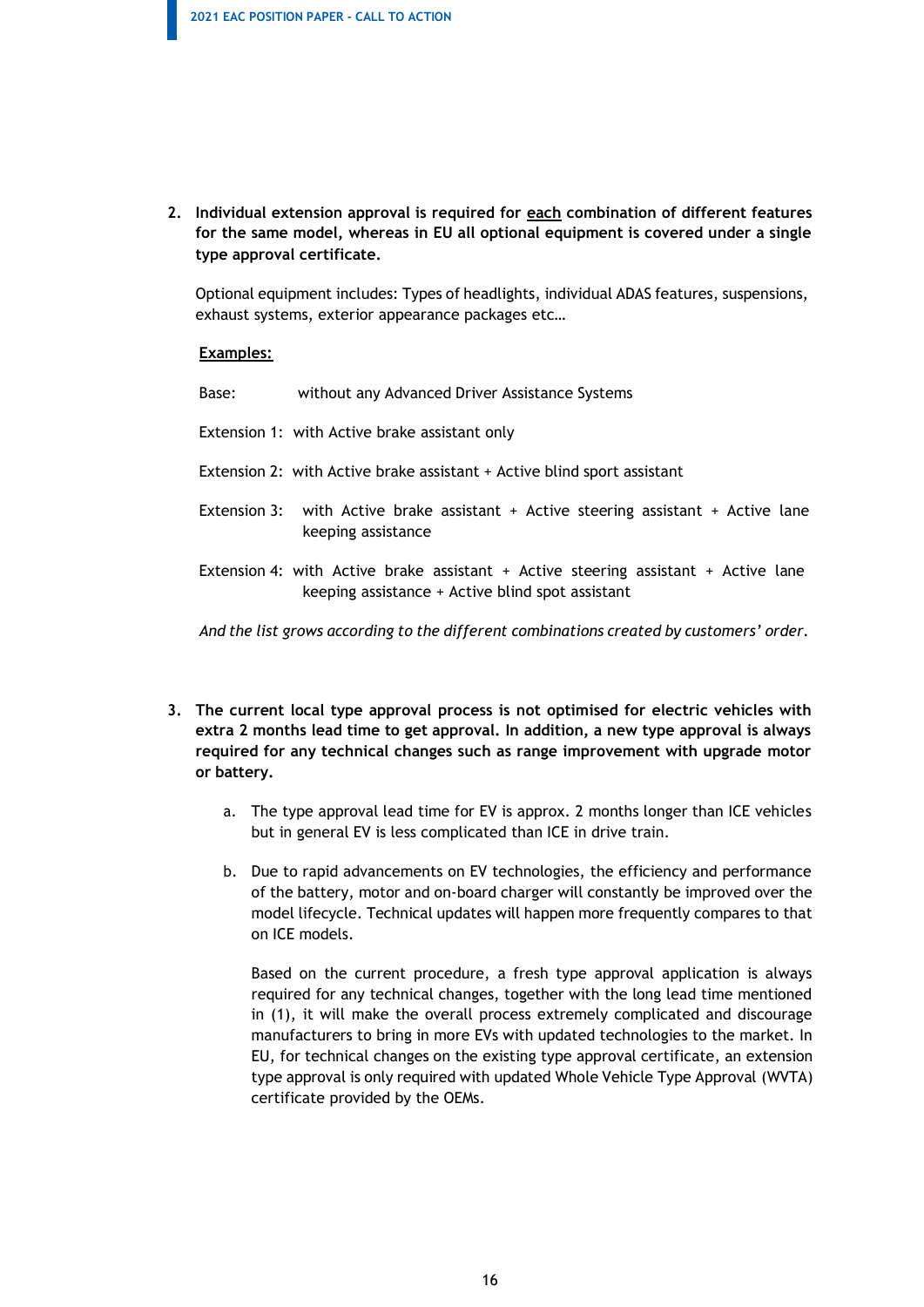### <span id="page-16-0"></span>**4.** Recommendations & Call for Action

#### <span id="page-16-1"></span>**4.1 Technology Approvals**

In preparation for improving the safety, mobility and efficiency of driving, latest in-vehicle technologies of Advanced Driving Assistance Systems (ADAS) and Visual Display Unit (VDU) should be legalised in Hong Kong. EAC believes the necessity of enabling a wider range of road safety features and recommends Hong Kong Government to review the current regulations and to provide a clear guideline. EAC would recommend the Hong Kong Government to consider directly adopting the EU regulations and certifications – (e.g. R13-braking, R79-steering effort, etc)

To speed up the type approval process and to minimize the workload ofvehicle manufacturers in preparing all the documents of each combination with different features as well as save operation time for Transport Department in going through all the complex information

The HK authority should allow vehicle manufacturers to submit one approval certificate of each model (similar to EU WVTA 2007/46) to cover all possible optional equipment instead of extension approval

> • EAC suggests to shorten the type approval lead time of EV to the same as ICE and allow "modifications" / "extensions" base on existing type approval certification for technical improvements from battery, motor and on-board chargers to avoid multiple fresh type approval applications on a single EV model

#### <span id="page-16-2"></span>**4.2 Electric Mobility and Charging**

#### **Charging Infrastructure Planning and Monitoring**

There is a need for a systematic planning regarding charging infrastructure implementation to make sure that the charging points are located where needed. This should be complemented by a continuous monitoring to track the ramp-up.

#### **Charging Infrastructure Target Group**

In order to support a faster development as well as usage efficiency of the charging infrastructure, the target groups for a charging infrastructure subsidy program should be towards both Private (Home) charging as well as Public and Semi-Public (Office/Commercial Buildings) charging.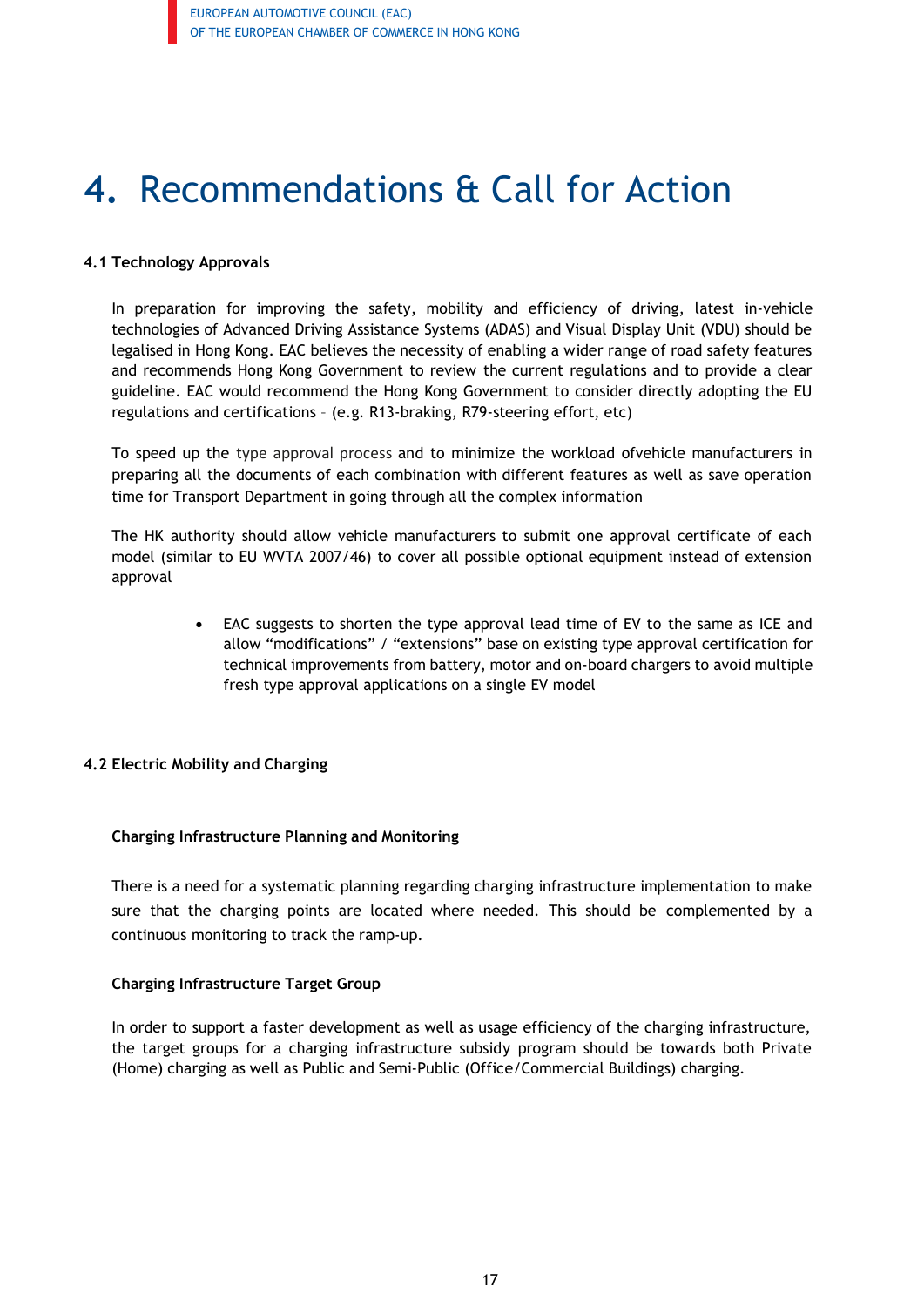#### **Clear Regulations**

In order to stimulate these charging infrastructure target groups as well as ensure the build- up of a high-quality charging infrastructure network, clear regulations and guidelines are required. These regulations and guidelines should focus on:

- Simplification and standardisation of installation approval process, incl. Quality Seal/Certification of electricians/installation companies.
- Reimbursement process to be transparent, straightforward and swift.
- One-time subsidies directly to private EV owners. Only after an EV owner 'successfully' installed a charger at his/her residential area, the subsidy should be paid out. Applying for the subsidy should be simple and easily understood for everyone in a swift manner.
- One-time subsidies to companies / office building owners who install chargers in their building parking lot(s) for their associates' / tenants' use, as well as to companies to charge their commercial EV fleets in their facilities (e.g. depot charging).
- Update the Cap 374C Road Traffic (Parking) Regulations to a) explicitly allow charging of an electric vehicle on any parking lot with the required infrastructure and b) allow commercialization of the parking lot beyond parking feeswith the explicit permission for separate billing of the power charged during parking period (in kWh) to the vehicle owner. This would better reflect the technical reality of varying charging speeds and battery capacities of BEVs versus the current practice of an overall increased parking fee, regardless the power charged ("premium parking").
- One-time subsidies to commercial property owners who install chargers in their building parking lot(s) for their customers' use. The objective of such regulations should be to keep Capital Expenditure (CapEx) as low as possible and thereby make it attractive to Charging Point Operator to run and operate the charging points (i.e. low CapEx means they only have to cover their Operating Expenditure (OpEx) to break-even). Furthermore, besides direct subsidies, it can be considered to lower the CapEx by allowing for favourable depreciation rules on installed charging pillars or other tax benefits.
- Guidelines for New-build and Renovation of Buildings. There must be a directive for new-build and renovation of buildings emphasising that buildings must be "EV ready" in terms of wiring, power capacity, accessibility and number of chargers, etc. There must also be a ratio for parking lots with charging points.
- Concerns regarding property insurance coverage and possible insurance loading included due to fire risk etc. should be addressed by Hong Kong SAR Government
- Review current resource allocation of charging stations and explore opportunities to standardise charging systems for all EV users
- Enhancement of TD's App "HKeMobility" and promote it as All-In-One solution App to EV users. TD shall coordinate with OEMs, public charging providers and commercial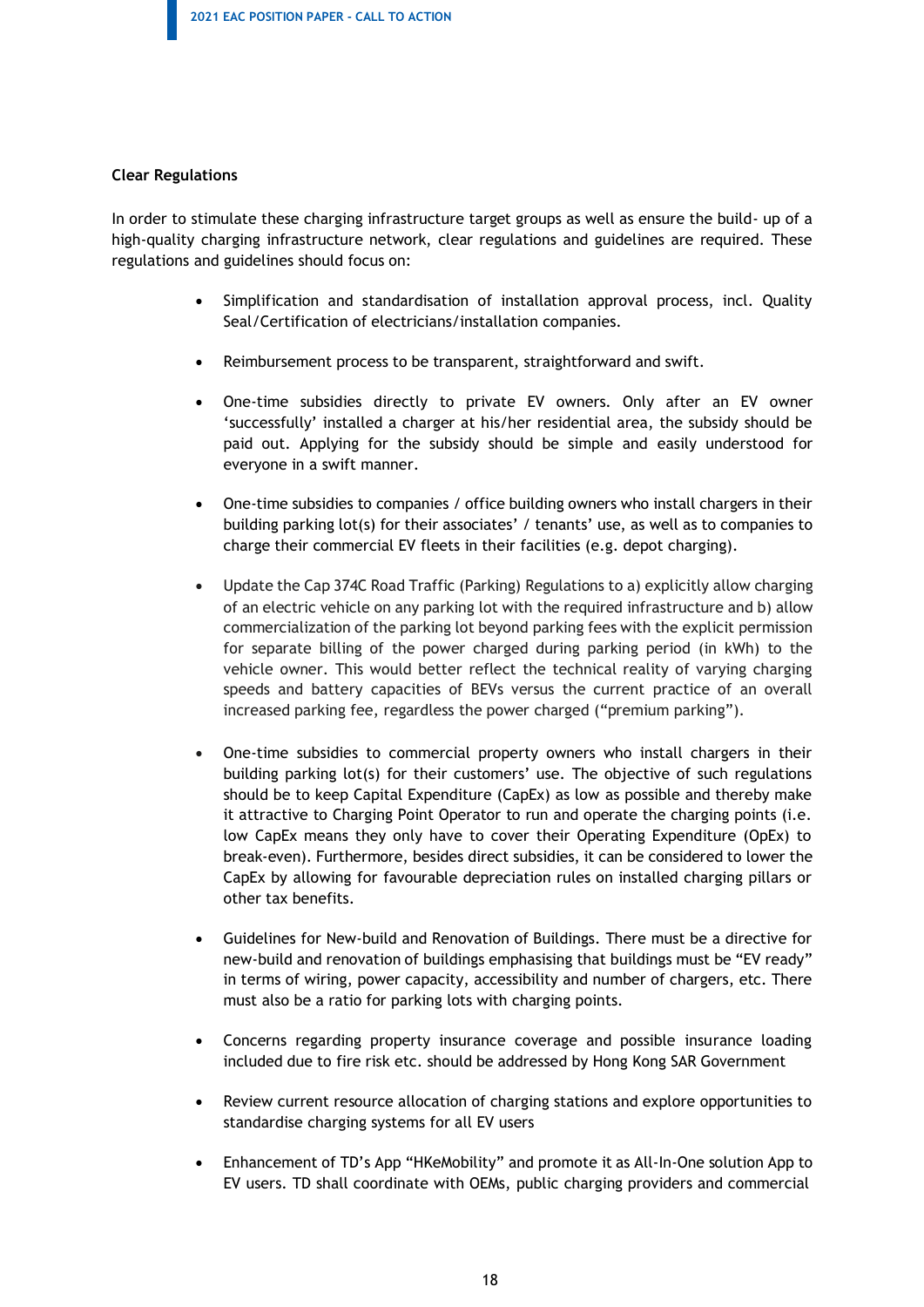property owners to use their data openly and share transparency of the charging infrastructure (charging station location, availability, prices, etc.) to EV users.

#### **Focus on 'Customer Journey' for Public Chargers**

For an efficient and effective usage of public chargers, a smooth 'Customer Journey' for the following key elements needs to be ensured:

- **Find:** It should be easy to find available public charging locations through in-car navigation, APP and/or smart phone navigation (incl. in-use indicators and reservation options), etc.
- Navigate: It should be easy to find the exact location of the charger through e.g. building signage, routing systems or next to entrance/exit signage.
- **Use:** Ease of usage through common standards should be ensured. Chargers should be in a good condition, and accessible. This could be ensured by encouraging dedicated charging point operator companies to run the charging point operations.
- **Pay:** An easy payment through e.g. Octopus Card/Credit Card/APP etc. should be ensured and budget usage maximised.

#### **Maximizing the Charging Coverage and Ensure a Broad Reach**

First, due to the high cost of installation in certain locations, a minimum number of parking spaces which can benefit from this budget needs to be defined (e.g. at least 30,000 parking spaces) in order to increase the impact and reach of this subsidy program (e.g. avoid that the usage of this subsidy budget only for a few high-end locations).

Second, an intelligent management of charging stations can help to increase the total number of chargers as it can significantly decrease the peak load on the grid (e.g. in the evening).

Third, as the daily commute in HK is usually (significantly) less than 100 km and in private and semiprivate locations the vehicles are typically parked for several hours, the installation of AC- or midsize DC-chargers is recommended as it is more cost-efficient (i.e. subsidy budget can cover more chargers, while still fulfilling the users' charging needs).

Finally, in order to obtain higher coverage and broader reach in the city, buildings with existing sufficient charging infrastructure should be excluded from the support scheme.

It will likely take decades to fully renew and renovate all existing buildings and parking areas with charging equipment. Therefore, the EAC encourages the acceleration and expansion of plans for public high-speed DC-charging stations for BEV owners without access to a charging facility at home (road parking, no fixed car park, car park without charging facilities). The HK government should designate enough land for a similar number of high-speed DC-charging stations all across Hong Kong as it does for today's petrol stations. At least some DC-charging locations should be ready to also charge heavy trucks and other commercial vehicles to introduce fully electric solutions in the near future. Construction, operation and maintenance of the DC-charging network could be leased out to private operators.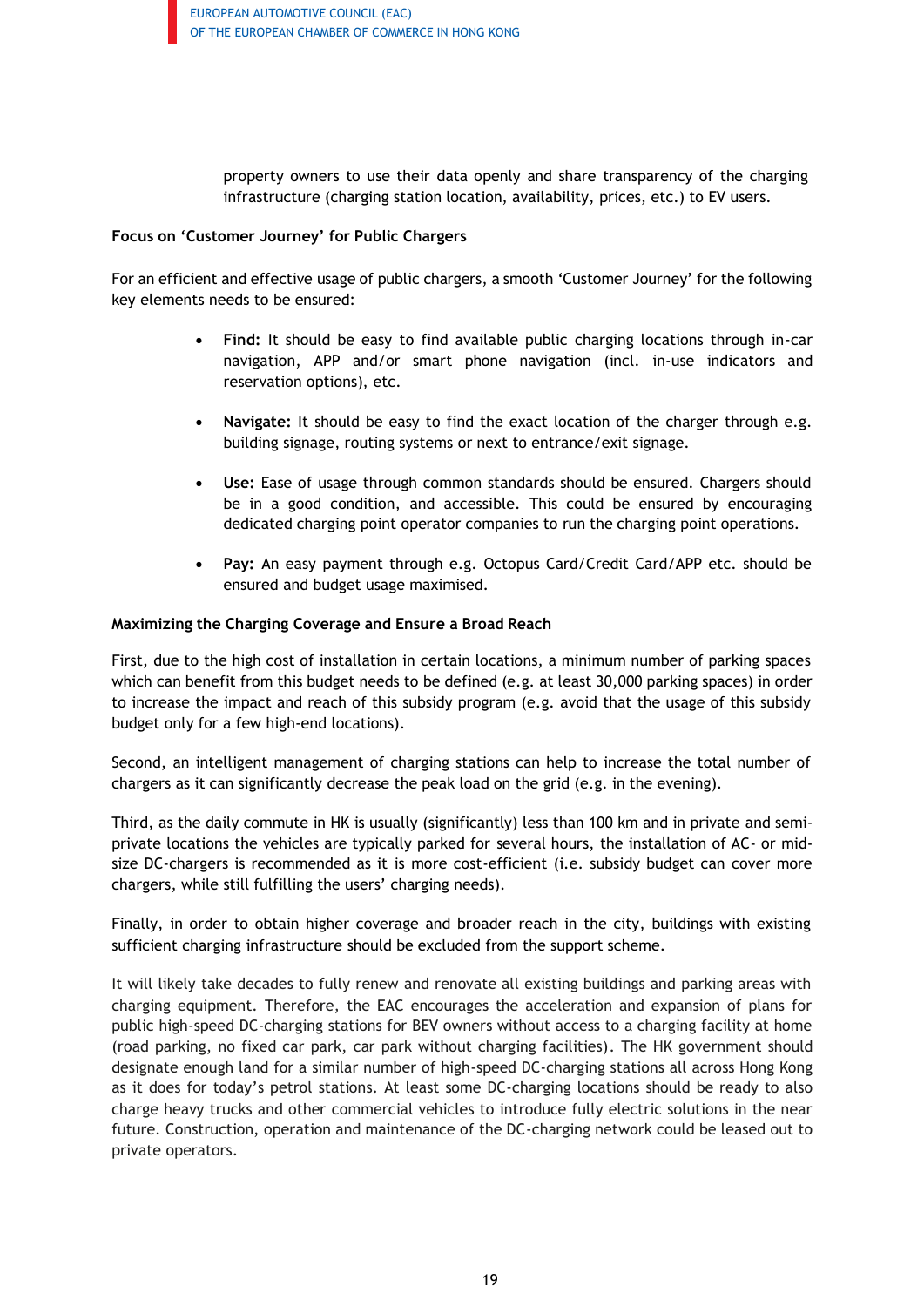#### **Best Practices & Further Ideas**

- Ensure unified charging and payment solutions within Hong Kong and enforce roaming between all charging point operators. No proprietary charging solutions in public/ semi-public locations as this creates inefficiencies, lowers the coverage and leads to inconveniences for customers.
- 'Park & Charge' solutions at strategic public charging locations (e.g. airport parking) with preferential parking fees/charging fees for EV's.
- Penalties/fines for non-EV vehicles parking on dedicated charging point parking.
- Penalties for EV vehicles who 'overstay' the charging period of their vehicle in public charging locations and thereby unnecessary occupy a charging point (e.g. by increased parking fee after the EV's battery is fully charged).
- Strong and attractive visualization/decoration of the charging points.
- Ensure that all charging points in (semi-)public locations have a fixed cable and plug attached - EV users do not have to bring their own cable.
- Charging point incentives for authorised Dealerships of OEM's to ensure a quick uptake and visibility of charging points at the parking lots/service workshops of these highly frequented locations.

#### <span id="page-19-0"></span>**4.3 Summary of Specific Commercial Vehicle Issues**

#### **4.3.1 Dimensional Allowance for ADAS Equipment**

Transport Department to allow ADAS equipment on large commercial vehicles to be outside the length and width dimensional restrictions.

#### **4.3.2 Renewable Alternative Fuels**

Hong Kong Government to be proactive in facilitating the bringing to market of renewable alternative fuels and encouraging their use with incentives.

#### **4.3.3 Public Light Bus Regulations**

Transport Department to review Public Light Bus regulations to allow European light buses to operate with their latest safety systems.

#### **4.3.4 Transport Efficiency**

Transport Department to undertake a study into allowing more weight to be carried by vehicles with Road Friendly Suspension (air suspension) to reduce the numbers of trucks on the road and increase operational efficiency.